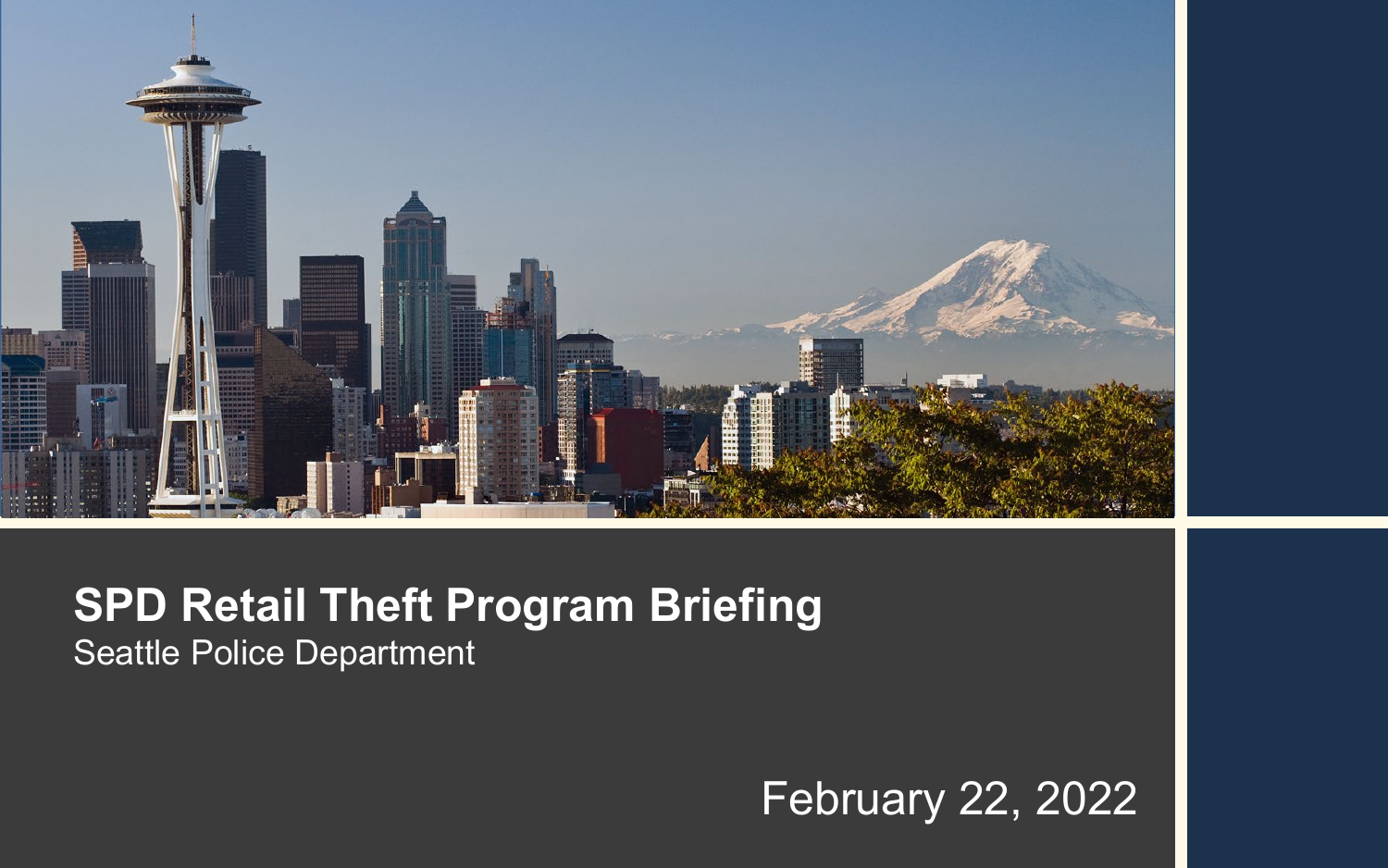

# Retail Theft Program Summary

- A voluntary program which allows a security officer working for a participating store to file misdemeanor trespass and theft cases without patrol officer involvement.
- The program was initiated to reduce the amount of SPD officer time spent processing misdemeanor theft shoplift offenses.
- Stores use the on-line reporting system (Coplogic) to write reports and provide evidence, such as store surveillance video to support the case.
- SPD commits one officer to manage the program, review cases, conduct any necessary follow-up, and refer cases to the City Attorney's Office for charging.

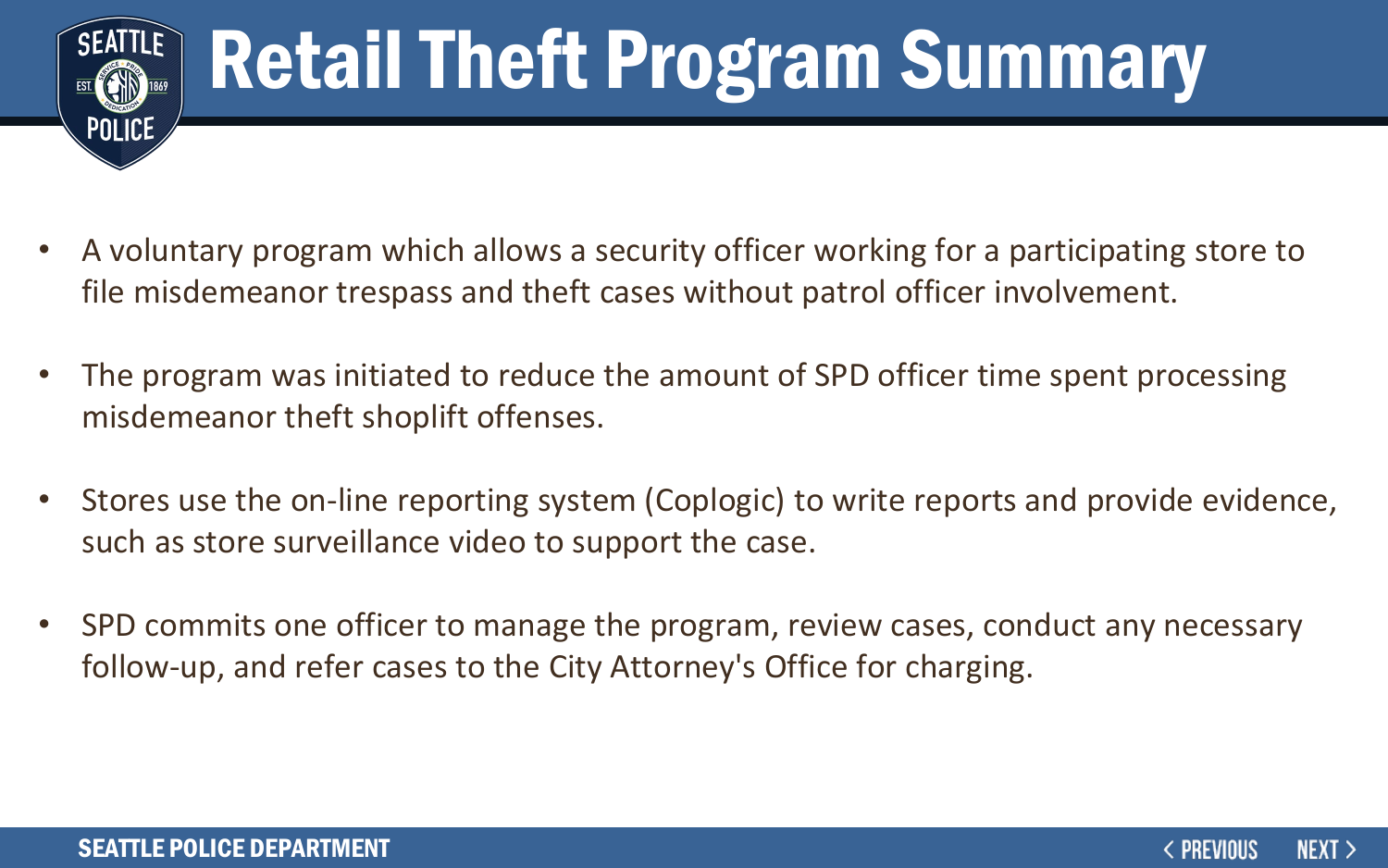

# RTP Participation

•Currently there are **63 store chains** signed up for the program.

•**158 participating loss prevention officers** who have written at least one RTP Report in the last two months.

•Since 2019:

**2583 shoplift cases** have been referred to the RTP.

**783 misdemeanor RTP cases** have been referred where the suspects were not identified.